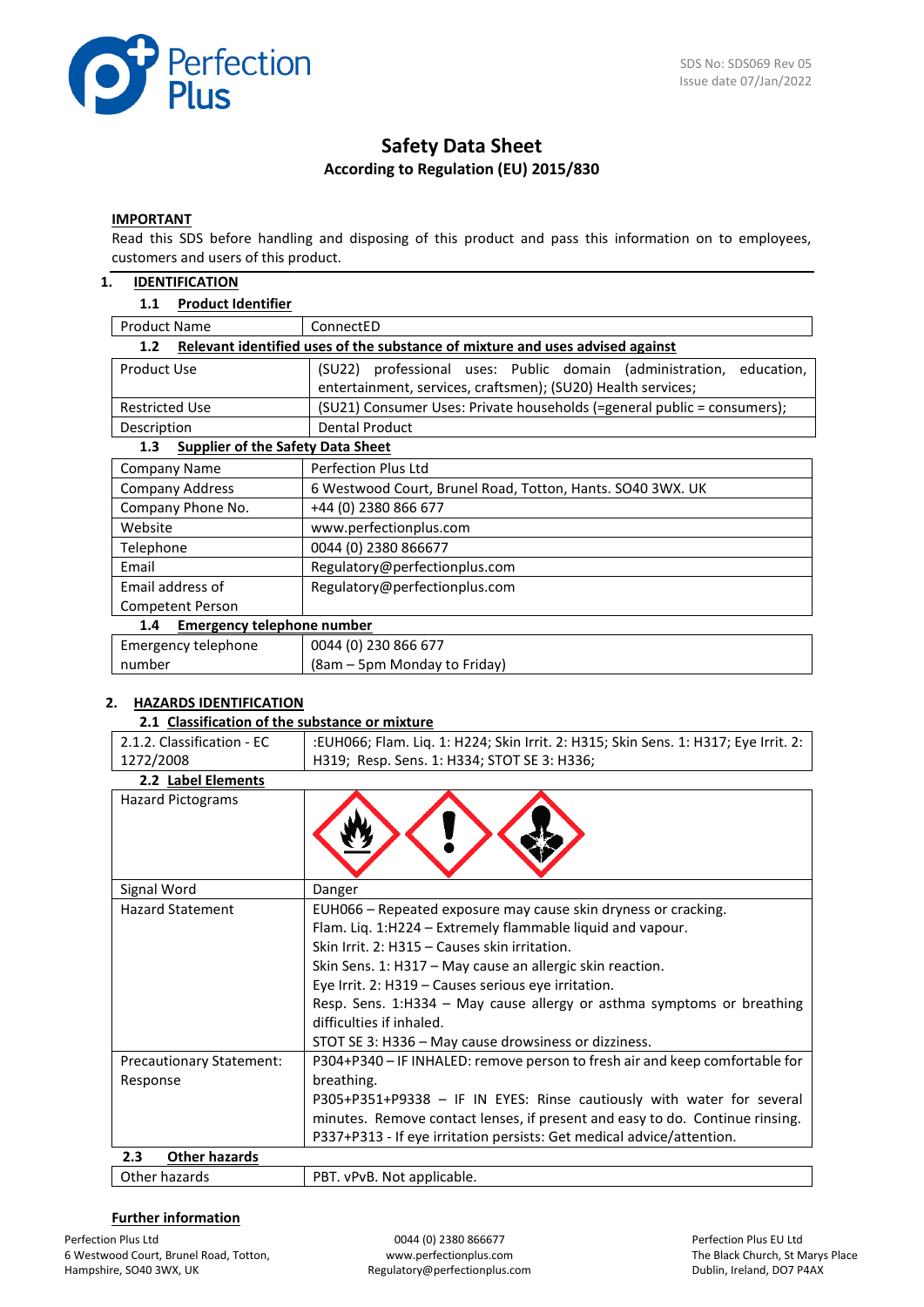

Medical devices as defined in Directive 93/42/EEC and which are invasive or used in direct physical contact with the human body, are exempted from the provisions of regulation (EC) No 1272/2008 (CLP/GHS) usually if they are in the finished state and intended for the final user.

# **3. COMPOSITION/INFORMATION ON INGREDIENTS**

# **3.2 Mixtures**

# **EC 1272/2008**

| <b>Chemical Name</b>                                | Index No.    | CAS No.           | EC No.    | <b>REACH</b><br>Registration<br><b>Number</b> | CONC.<br>$(\%w/w)$ | Classification                                                     |
|-----------------------------------------------------|--------------|-------------------|-----------|-----------------------------------------------|--------------------|--------------------------------------------------------------------|
| Acetone                                             | 606-001-00-8 | 67-64-1           | 200-662-2 | 01-211471330-49                               |                    | Flam. Lig. 2: H225; Eye<br>Irrit. 2: H319; STOT SE 3:<br>H336;     |
| <b>Bisphenol A</b><br>glycerolate<br>dimethacrylate |              | 1565-94-2         | 216-367-7 |                                               |                    | Skin Irrit. 2: H315; Skin<br>Sens. 1: H317; Eye Irrit.<br>2: H319: |
| 4-MET                                               |              | 68183-31-<br>3    |           |                                               |                    | Skin Irrit. 2: H315; Eye<br>Irrit. 2: H319;                        |
| Triethylene Glycol<br>Dimethacrylate                |              | 109-16-0          | 203-652-6 | 01-2119969287-21                              |                    | Skin Sens. 1: H317;                                                |
| (6-Methacryloxy)<br>hexyl<br>phosphonoacetate       |              | 141451-<br>$39-0$ |           |                                               |                    | Skin Sens. 1: H317; Resp.<br>Sens. 1: H334;                        |

# **4. FIRST AID MEASURES**

#### **4.1 Description of first aid measures**

| <b>Inhalation</b>                                      | Move the exposed person to fresh air.                                             |
|--------------------------------------------------------|-----------------------------------------------------------------------------------|
| Eye Contact                                            | Rinse immediately with plenty of water for 15 minutes holding the eyelids open.   |
| Skin contact                                           | Wash off immediately with plenty of soap and water. Remove contaminated clothing. |
| Ingestion                                              | Do NOT induce vomiting.                                                           |
| 4.2                                                    | Most important symptoms and effects, both acute and delayed                       |
| <b>Inhalation</b>                                      | May cause irritation to mucous membranes.                                         |
| Eye Contact                                            | Causes serious eye irritation.                                                    |
| Skin contact                                           | Causes skin irritation. May cause allergic skin reaction.                         |
| May cause irritation to mucous membranes.<br>Ingestion |                                                                                   |
| 4.3                                                    | Indication of any immediate medical attention and special treatment needed        |
| <b>Inhalation</b>                                      | Seek medical attention if irritation or symptoms persist.                         |
| Eye Contact                                            | Seek medical attention if irritation or symptoms persist.                         |
| Skin contact                                           | Seek medical attention if irritation or symptoms persist.                         |
| Ingestion                                              | Seek medical attention if irritation or symptoms persist.                         |

#### **General information**

| I If you feel unwell, seek medical advice (show the label where possible). |  |
|----------------------------------------------------------------------------|--|
|                                                                            |  |

# **5. FIRE FIGHTING MEASURES**

# **5.1 Extinguishing media**

|     | Use extinguishing media appropriate to the surrounding fire conditions. |
|-----|-------------------------------------------------------------------------|
| 5.2 | Special hazards arising from the substance or mixture                   |
|     | Burning produces irritating, toxic and obnoxious fumes.                 |
| 5.3 | <b>Advice for firefighters</b>                                          |
|     | Wear suitable respiratory equipment when necessary.                     |

# **6. ACCIDENTAL RELEASE MEASURES**

#### **6.1 Personal precautions, protective equipment and emergency procedures**

|     |                                  | Ensure adequate ventilation of the working area. Wear suitable protective equipment. |  |  |
|-----|----------------------------------|--------------------------------------------------------------------------------------|--|--|
| 6.2 | <b>Environmental precautions</b> |                                                                                      |  |  |
|     |                                  | Do not allow product to enter drains. Prevent further spillage if safe.              |  |  |
|     |                                  |                                                                                      |  |  |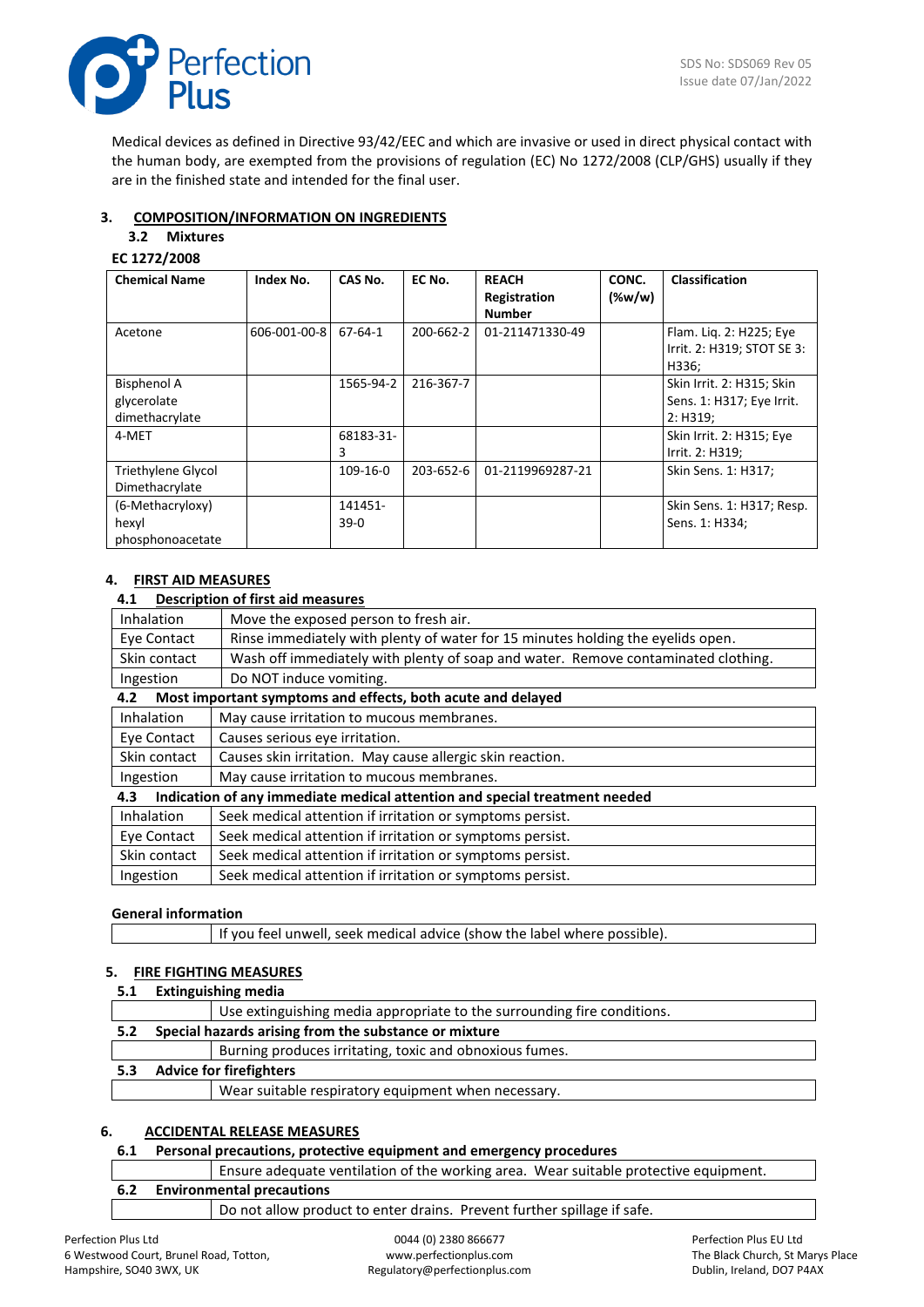

#### **6.3 Methods and material for containment and cleaning up**

|     | Avoid raising dust. Sweep up. Transfer to suitable, labelled containers for disposal. Clean |                                                                                       |  |  |
|-----|---------------------------------------------------------------------------------------------|---------------------------------------------------------------------------------------|--|--|
|     | spillage area thoroughly with plenty of water.                                              |                                                                                       |  |  |
| 6.4 | Reference to other sections                                                                 |                                                                                       |  |  |
|     |                                                                                             | See section 13 for disposal information. See section 8 for exposure controls/personal |  |  |
|     |                                                                                             | protection.                                                                           |  |  |

#### **7. HANDLING AND STORAGE**

#### **7.1 Precautions for safe handling**

|                                                                  | Avoid contact with eyes and skin. Ensure adequate ventilation of the working area. Adopt<br>best Manual Handling considerations when handling, carrying and dispensing. |  |  |
|------------------------------------------------------------------|-------------------------------------------------------------------------------------------------------------------------------------------------------------------------|--|--|
| 7.2 Conditions for safe storage, including any incompatibilities |                                                                                                                                                                         |  |  |
|                                                                  | Keep in a cool, dry, well-ventilated area. Keep containers tightly closed. Store in original                                                                            |  |  |
|                                                                  | container.                                                                                                                                                              |  |  |
| 7.3 Specific end use(S)                                          |                                                                                                                                                                         |  |  |
|                                                                  | See section 1.2. Relevant identified uses of the substance or mixture and uses advised<br>against for further information.                                              |  |  |

#### **8. EXPOSURE CONTROLS/PERSONAL PROTECTION**

#### **8.1 Control parameters**

#### **8.1.1 Exposure Limit Values**

| Acetone | WEL 8-hr limit ppm:        | 500                      | WEL 8-hr limit mg/m3:        | 1210 |
|---------|----------------------------|--------------------------|------------------------------|------|
|         |                            |                          |                              |      |
|         | WEL 15 min limit ppm:      | 1500                     | WEL 15 min limit mg/m3:      | 3620 |
|         | WEL 8-hr limit mg/m3 total | $\overline{\phantom{a}}$ | WEL 15 min limit mg/m3 total |      |
|         | inhalable dust:            |                          | inhalable dust:              |      |
|         | WEL 8-hr limit mg/m3 total |                          | WEL 15 min limit mg/m3 total |      |
|         | respirable dust:           |                          | respirable dust:             |      |

#### **8.2 Exposure controls**



#### **8.2.1 Appropriate engineering controls**

|                        | Ensure adequate ventilation of the working area.    |  |  |  |  |
|------------------------|-----------------------------------------------------|--|--|--|--|
| 8.2.2                  | Individual protection measures                      |  |  |  |  |
|                        | Wear chemical protective clothing.                  |  |  |  |  |
| Eye/face protection    | Approved safety goggles.                            |  |  |  |  |
| Skin protection -      | Chemical resistant gloves.                          |  |  |  |  |
| Hand protection        |                                                     |  |  |  |  |
| Respiratory protection | Wear suitable respiratory equipment when necessary. |  |  |  |  |

#### **9. PHYSICAL AND CHEMICAL PROPERTIES**

#### **9.1. Information on basic physical and chemical properties**

| Appearance            | Liquid            | Vapour pressure             | Not applicable.   |
|-----------------------|-------------------|-----------------------------|-------------------|
| Colour                | Yellow            | Vapour density              | Not applicable.   |
| Odour                 | Characteristic    | Relative density            | No data available |
| Odour threshold       | Not applicable.   | Fat solubility              | No data available |
| рH                    | No data available | Partition coefficient       | No data available |
| Melting point         | No data available | Autoignition temperature    | No data available |
| Freezing point        | No data available | Viscosity                   | No data available |
| Initial boiling point | No data available | <b>Explosive properties</b> | No data available |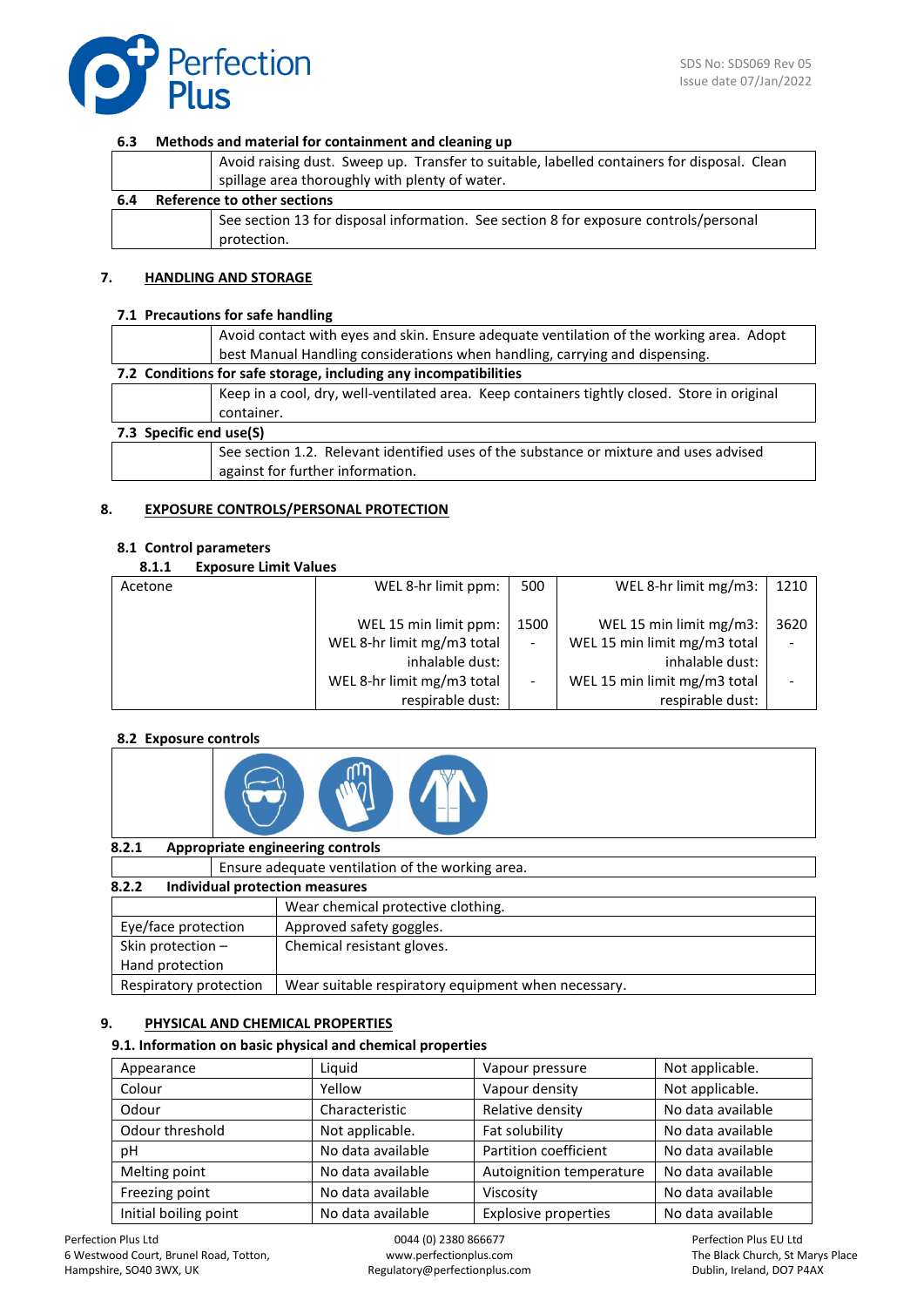

| Flash point                      | $-15^{\circ}$ C   | Oxidising properties | No data available |
|----------------------------------|-------------------|----------------------|-------------------|
| Evaporation rate                 | No data available | Solubility           | Soluble in water  |
| Flammability (solid, gas)        | No data available |                      |                   |
| 9.2. Other information           |                   |                      |                   |
| Conductivity                     |                   | No data available    |                   |
| Surface tension                  |                   | No data available    |                   |
| Gas group                        |                   | Not applicable.      |                   |
| Benzene content                  |                   | No data available    |                   |
| Lead content                     |                   | No data available    |                   |
| VOC (Volatile organic compounds) |                   | No data available    |                   |

# **10. STABILITY AND REACTIVITY**

#### **10.1 Reactivity**

|      |                                           | No data available.                    |  |
|------|-------------------------------------------|---------------------------------------|--|
|      | 10.2 Chemical stability                   |                                       |  |
|      |                                           | Stable under normal conditions.       |  |
| 10.3 | <b>Possibility of hazardous reactions</b> |                                       |  |
|      |                                           | No data is available on this product. |  |
|      | 10.4 Conditions to avoid                  |                                       |  |
|      |                                           | Heat. Moisture.                       |  |
| 10.5 | <b>Incompatible materials</b>             |                                       |  |
|      |                                           | Strong acids. Strong bases.           |  |
|      | 10.6 Hazardous decomposition products     |                                       |  |
|      |                                           | No data available.                    |  |

# **11. TOXICOLOGICAL INFORMATION**

#### **11.1 Information on toxicological effects**

| Acute toxicity            | No data available.                   |
|---------------------------|--------------------------------------|
| Skin corrosion/irritation | Causes skin irritation.              |
| Serious eye               | Causes serious eye irritation.       |
| damage/irritation         |                                      |
| Respiratory of skin       | May cause an allergic skin reaction. |
| sensitisation             |                                      |
| Germ cell mutagenicity    | No mutagenic effects reported.       |
| Carcinogenicity           | No carcinogenic effects reported.    |
| Reproductive toxicity     | No teratogenic effects reported.     |
| STOT-single exposure      | No data available.                   |
| STOT-repeated exposure    | No data available.                   |
| Aspiration hazard         | Irritating to respiratory system.    |
| Repeated or prolonged     | Irritating to skin.                  |
| exposure                  |                                      |

#### **11.1.4 Toxicological Information**

| Acetone            | <b>ORAL Rat LD50:</b> $>5800$ mg/kg<br>Inhalation Rat LC50/4 h: >76 mg/l | Dermal Rabbit LD50: >20000 mg/kg |
|--------------------|--------------------------------------------------------------------------|----------------------------------|
| Triethylene Glycol | <b>Oral Rat LD50: 10837 mg/kg</b>                                        |                                  |
| Dimethacrylate     |                                                                          |                                  |

## **12. ECOLOGICAL INFORMATION**

# **12.1 Toxicity**

| Acetone            | Daphnia EC50/48h: 18500.0000 mg/l | Algae IC50/72h: 7200.0000 mg/l |
|--------------------|-----------------------------------|--------------------------------|
|                    | Fish LC50/96h: 8300.0000 mg/l     |                                |
| Triethylene Glycol | Fish LC50/96h: 16.4000 mg/l       |                                |
| Dimethacrylate     |                                   |                                |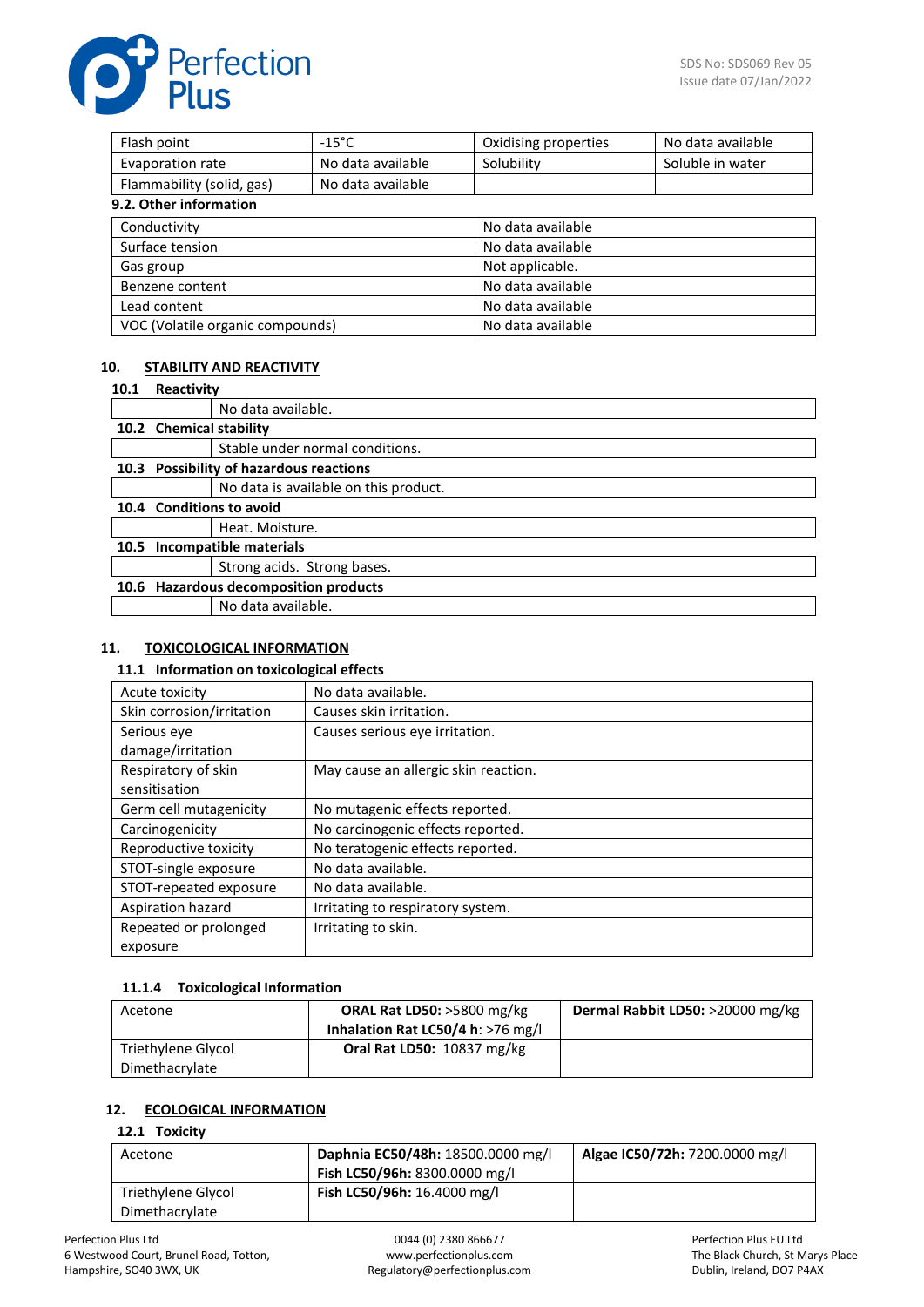

# **12.2 Persistence and degradability**

|                                         | No data is available on this product. |                   |
|-----------------------------------------|---------------------------------------|-------------------|
|                                         | 12.3 Bio accumulative potential       |                   |
|                                         | No data is available on this product. |                   |
| <b>Partition coefficient</b>            |                                       |                   |
|                                         | ConnectED                             | No data available |
| 12.4 Mobility in soil                   |                                       |                   |
|                                         | No data is available on this product. |                   |
| 12.5 Results of PBT and vPvB assessment |                                       |                   |
|                                         | No data is available on this product. |                   |
| 12.6 Other adverse effects              |                                       |                   |
|                                         | No data is available on this product. |                   |
|                                         |                                       |                   |

#### **13. DISPOSAL CONSIDERATIONS**

#### **13.1 Waste treatment methods**

|                              | Dispose of in compliance with all local and national regulations.                                                                                                                                                                                                                                                      |
|------------------------------|------------------------------------------------------------------------------------------------------------------------------------------------------------------------------------------------------------------------------------------------------------------------------------------------------------------------|
|                              | <b>General information</b>                                                                                                                                                                                                                                                                                             |
|                              | 18 WASTES FROM HUMAN OR ANIMAL HEALTH CARE AND/OR RELATED RESEARCH (except<br>kitchen and restaurant wastes not arising from immediate health care). 18 01 wastes from<br>natal care, diagnosis, treatment or prevention of disease in humans. 18 01 06 chemicals<br>consisting of or containing dangerous substances. |
| <b>Disposal Methods</b>      |                                                                                                                                                                                                                                                                                                                        |
|                              | Do not empty in to drains. For disposal within the EC, the appropriate code according to the<br>European Waste Catalogue (EWC) should be used.                                                                                                                                                                         |
| <b>Disposal of packaging</b> |                                                                                                                                                                                                                                                                                                                        |
|                              | Do NOT reuse empty canisters. Empty containers can be sent for disposal or recycling.                                                                                                                                                                                                                                  |

#### **14. TRANSPORT INFORMATION**

# Hazard pictograms



# **14.1 UN number**

|                            | UN1090                          |     |  |
|----------------------------|---------------------------------|-----|--|
|                            | 14.2 UN proper shipping name    |     |  |
|                            | <b>ACETONE</b>                  |     |  |
|                            | 14.3 Transport hazard class(es) |     |  |
| ADR/RID                    | 3                               |     |  |
| Subsidiary risk            | $\overline{\phantom{a}}$        |     |  |
| <b>IMDG</b>                | 3                               |     |  |
| Subsidiary risk            | $\overline{\phantom{a}}$        |     |  |
| <b>IATA</b>                | 3                               |     |  |
| Subsidiary risk            | $\overline{\phantom{a}}$        |     |  |
| 14.4 Packing group         |                                 |     |  |
| Packing Group              | $\mathbf{H}$                    |     |  |
| 14.5 Environmental hazards |                                 |     |  |
| Environmental hazards      |                                 | No  |  |
| Marine pollutant           |                                 | No. |  |
| <b>ADR/RID</b>             |                                 |     |  |
| Hazard ID                  | 33                              |     |  |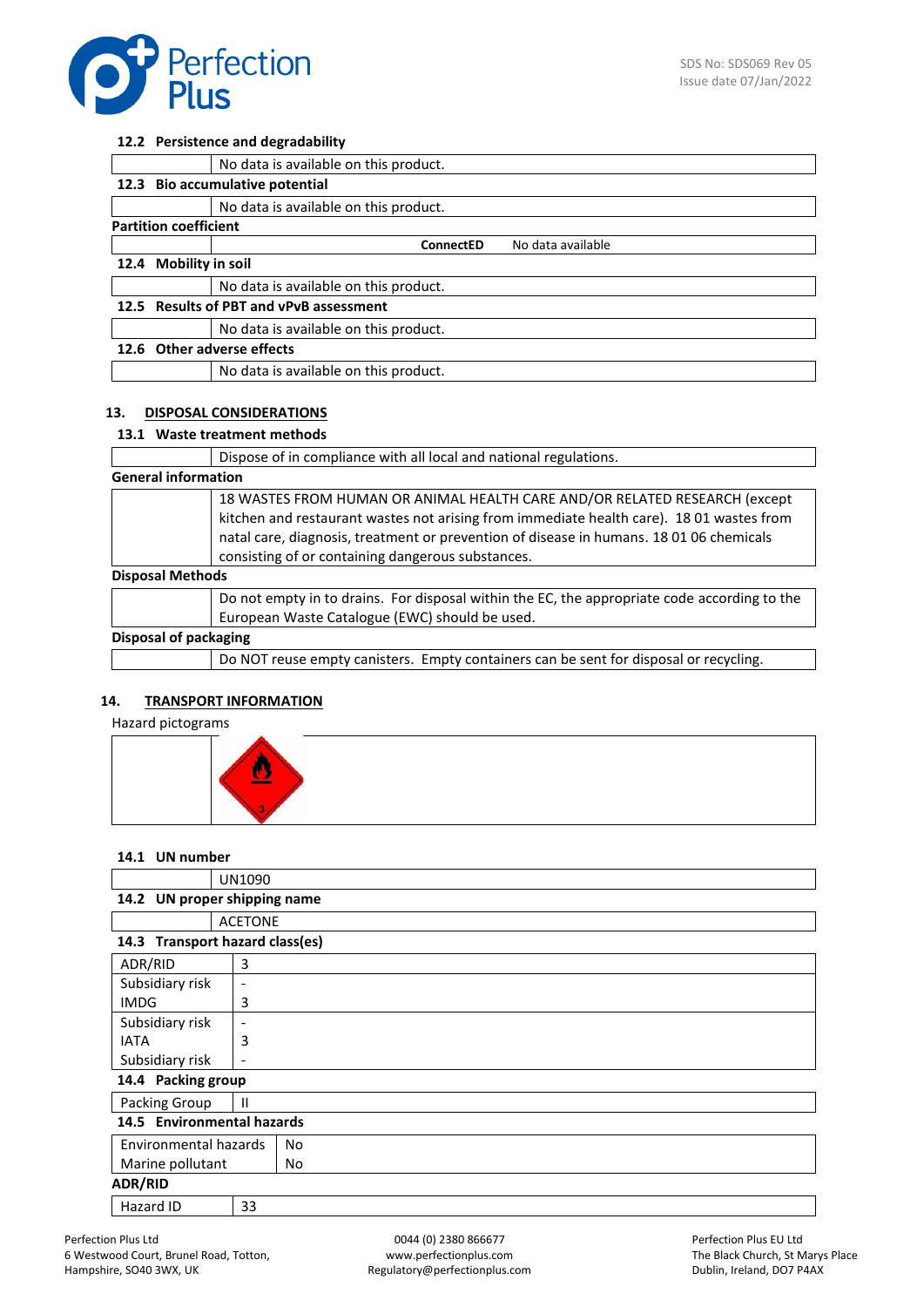

| (D/E)<br>Tunnel category        |      |  |
|---------------------------------|------|--|
| <b>IMDG</b>                     |      |  |
| EmS Code<br>$F-E S-D$           |      |  |
| <b>IATA</b>                     |      |  |
| Packing Instruction (Cargo)     | 364  |  |
| Maximum quantity                | 60 L |  |
| Packing instruction (Passenger) | 353  |  |
| Maximum quantity                | 5 L  |  |

# **15. REGULATORY INFORMATION**

#### **15.1 Safety, health and environmental regulations/legislation specific for the substance or mixture**

| Regulations | COMMISION REGULATION (EU) No 453/2010 of 20 May 2010 amending Regulation (EC) No         |
|-------------|------------------------------------------------------------------------------------------|
|             | 1907/2006 of the European Parliament and of the Council on the Registration, Evaluation, |
|             | Authorisation and Restriction of Chemicals (REACH), establishing a European Chemicals    |
|             | Agency, amending Directive 1999/45/EC and repealing Council Regulation (EEC) No 793/93   |
|             | and Commission Regulation (EC) No 1488/94 as well as Council Directive 76/769/EEC and    |
|             | Commission Directives 91/155/EEC, 93/67/EEC, 93/105/EC and 2000/21/EC. REGULATION        |
|             | (EC) No 1907/2006 OF THE EUROPEAN PARLIAMENT AND OF THE COUNCIL of 18 December           |
|             | 2006 concerning the Registration, Evaluation, Authorisation and Restriction of Chemicals |
|             | (REACH), establishing a European Chemicals Agency, amending Directive 1999/45/EC and     |
|             | repealing Council Regulation (EEC) No 793/93 and Commission Regulation (EC) No 1488/94   |
|             | as well as Council Directive 76/769/EEC and Commission Directives 91/155/EEC,            |
|             | 93/67/EEC, 93/105/EC and                                                                 |
|             | 2000/21/EC.                                                                              |

**15.2 Chemical Safety Assessment**

No data available.

# **16. OTHER INFORMATION**

# **Other information**

| Revision                     | This document differs from the previous version in the following areas:. |  |
|------------------------------|--------------------------------------------------------------------------|--|
|                              | 2 - Hazard pictograms.                                                   |  |
|                              | 2 - Precautionary Statement: Prevention.                                 |  |
|                              | 2 - Precautionary Statement: Response.                                   |  |
|                              | 2 - Precautionary Statement: Storage.                                    |  |
|                              | 2- Precautionary Statement: Disposal.                                    |  |
| Text of Hazard Statements in | EUH066 - Repeated exposure may cause skin dryness or cracking.           |  |
| Section 3                    | Flam. Liq. 2: H225 - Highly flammable liquid and vapour.                 |  |
|                              | Eye Irrit. 2: H319 - Causes serious eye irritation.                      |  |
|                              | STOT SE 3: H336 - May cause drowsiness or dizziness.                     |  |
|                              | Skin Irrit. 2: H315 - Causes skin irritation.                            |  |
|                              | Skin Sens. 1: H317 - May cause an allergic skin reaction.                |  |
|                              | Resp. Sens. 1: H334 – May cause allergy or asthma symptoms or breathing  |  |
|                              | difficulties if inhaled.                                                 |  |

#### **Further information**

The information used in this SDS is believed to be correct however, the information is provided without any warranty, neither expressed nor implied, regarding its correctness.

This SDS is relevant for large quantities of product, the instructions for safe use of quantities typically used during a normal procedure is as referenced in the Instructions for Use.

The conditions or methods for handling, storage, lone use and/or in combination with other products and disposal are beyond our control.